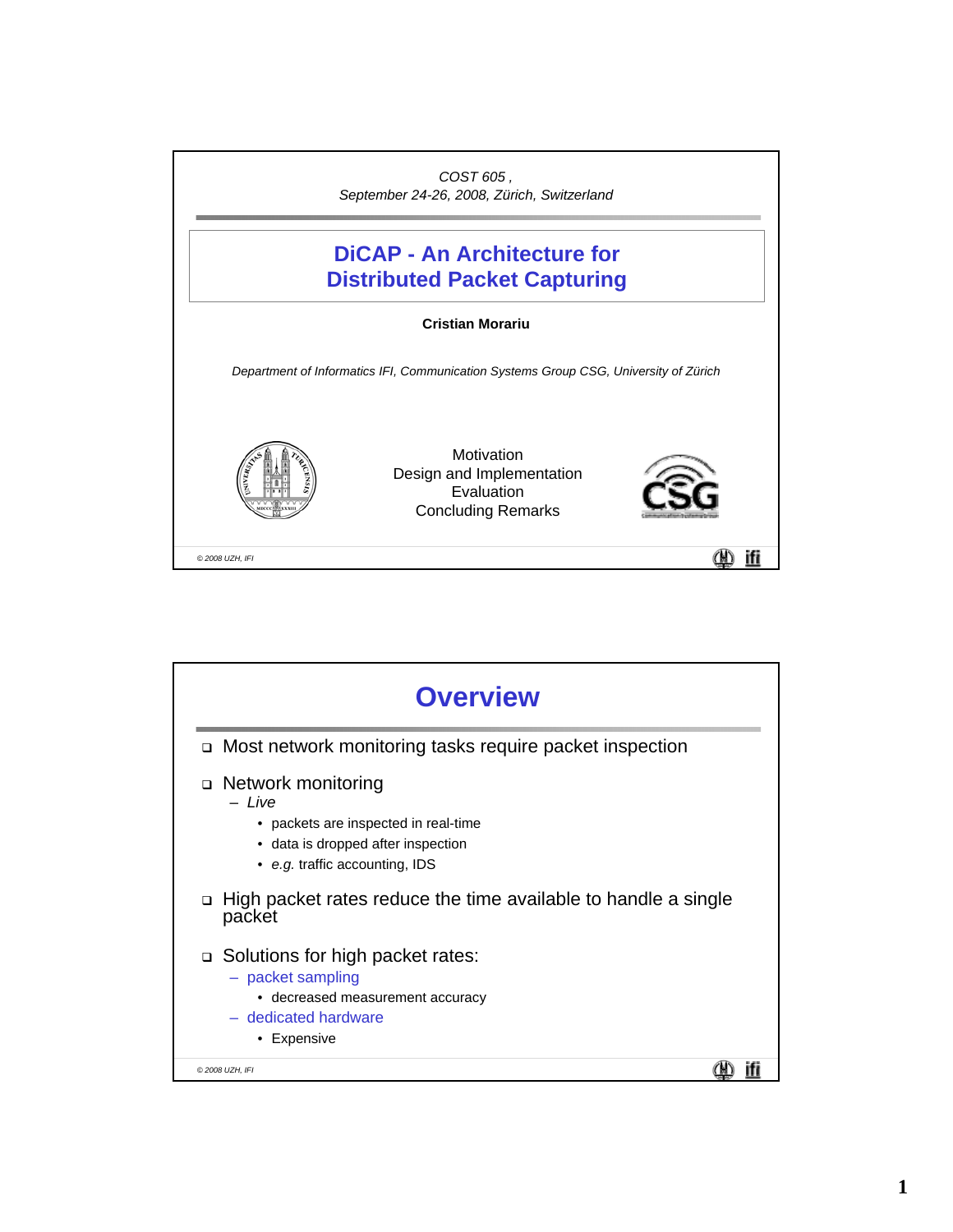

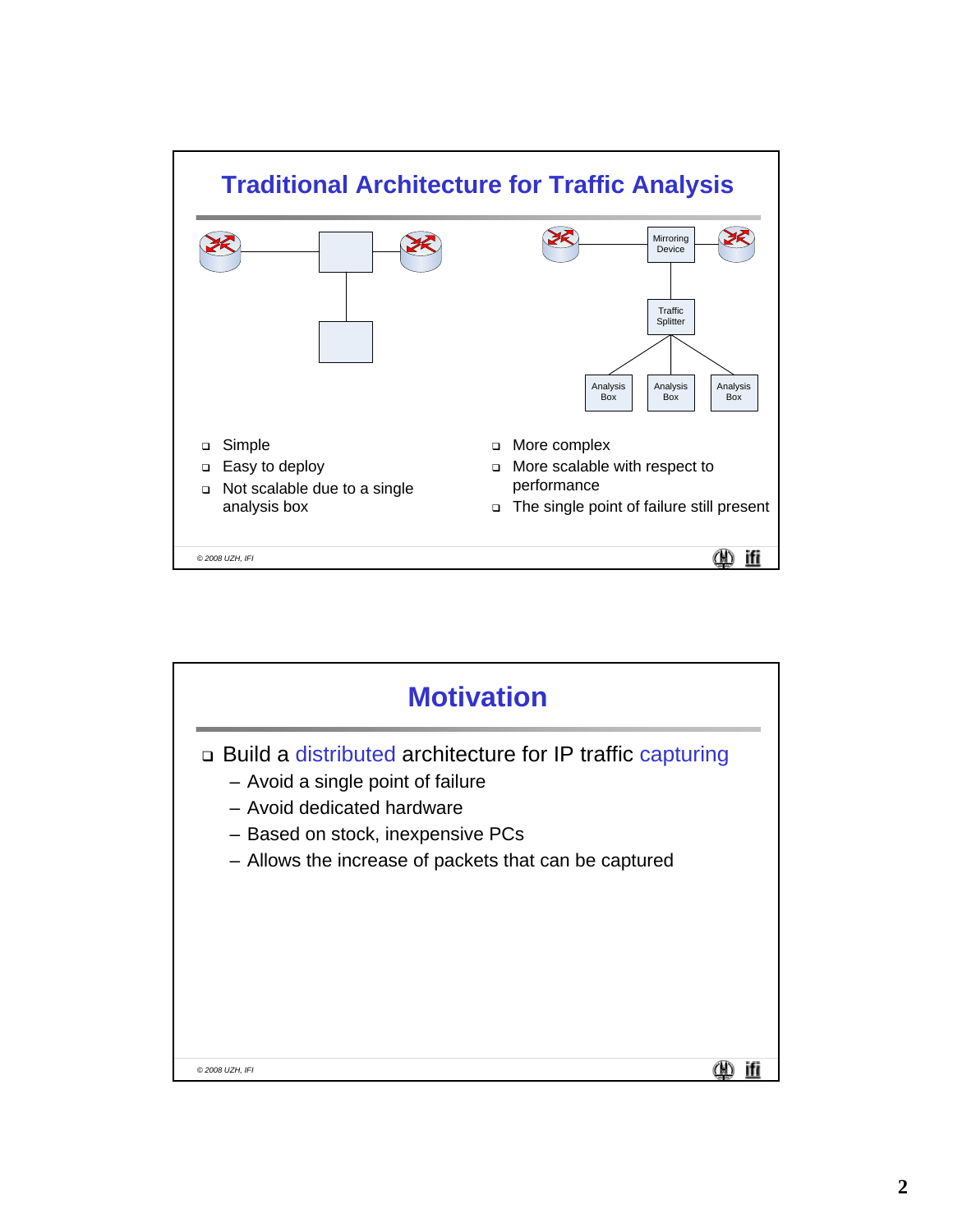



 $C<sub>1</sub>$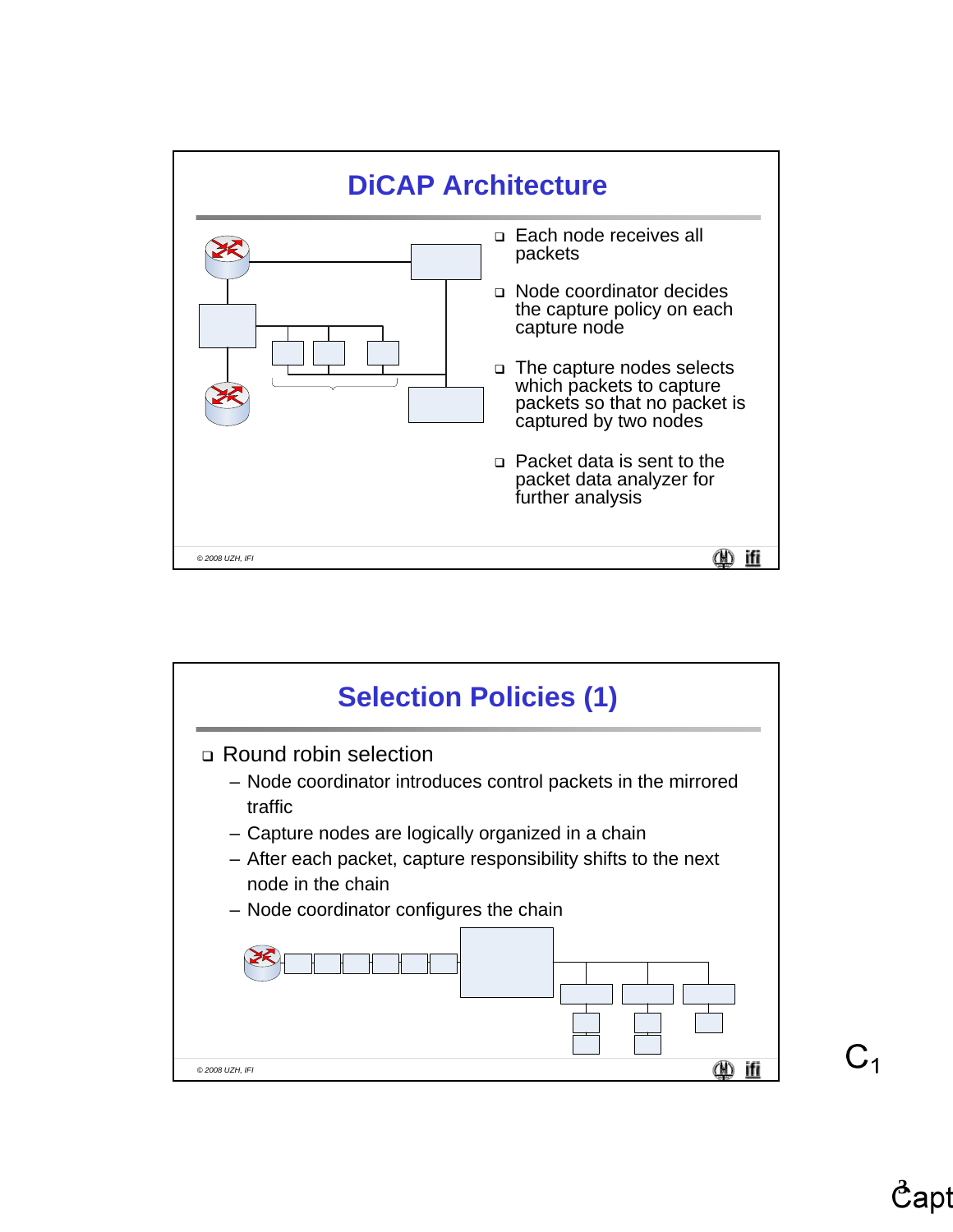

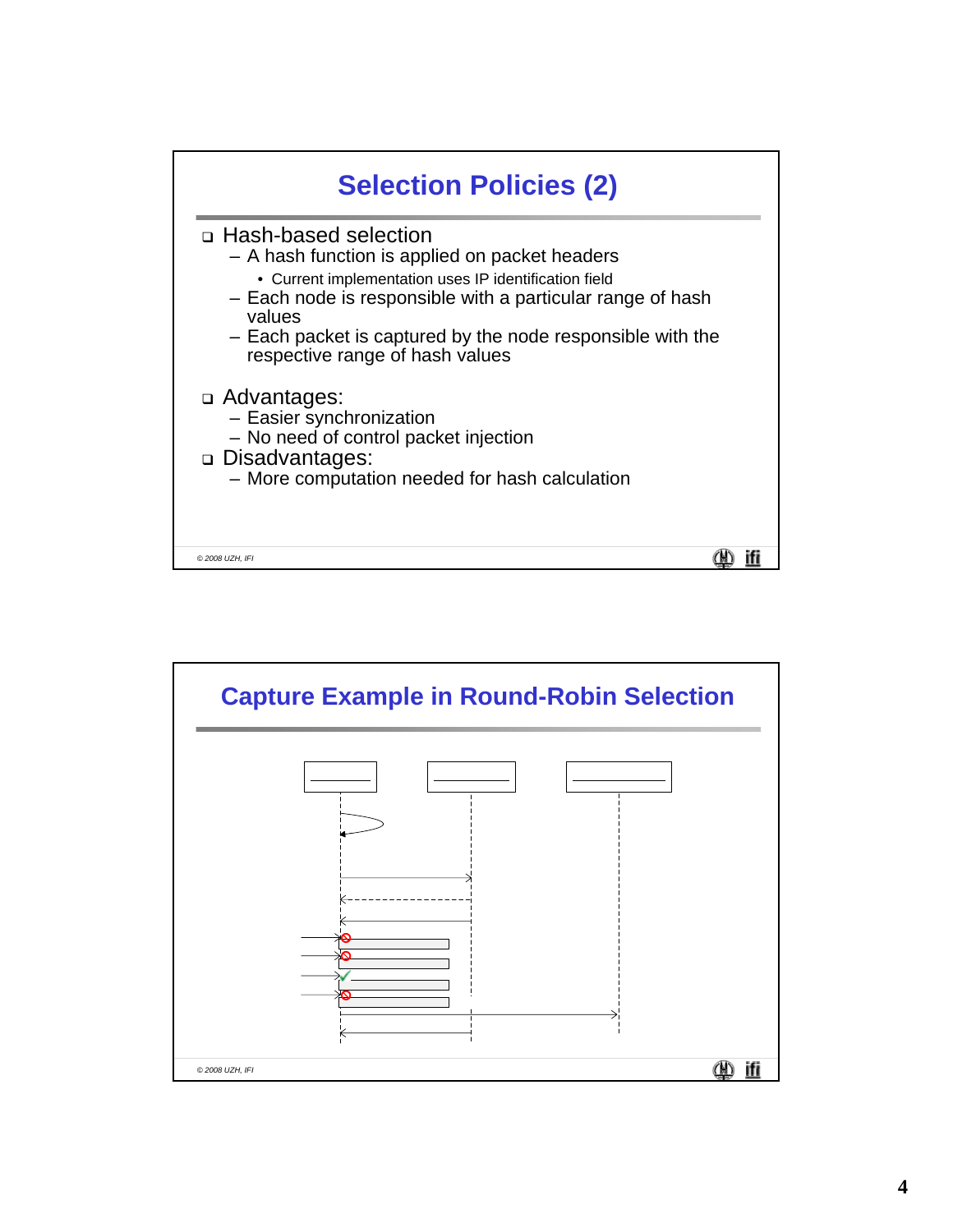



## **NIC 5**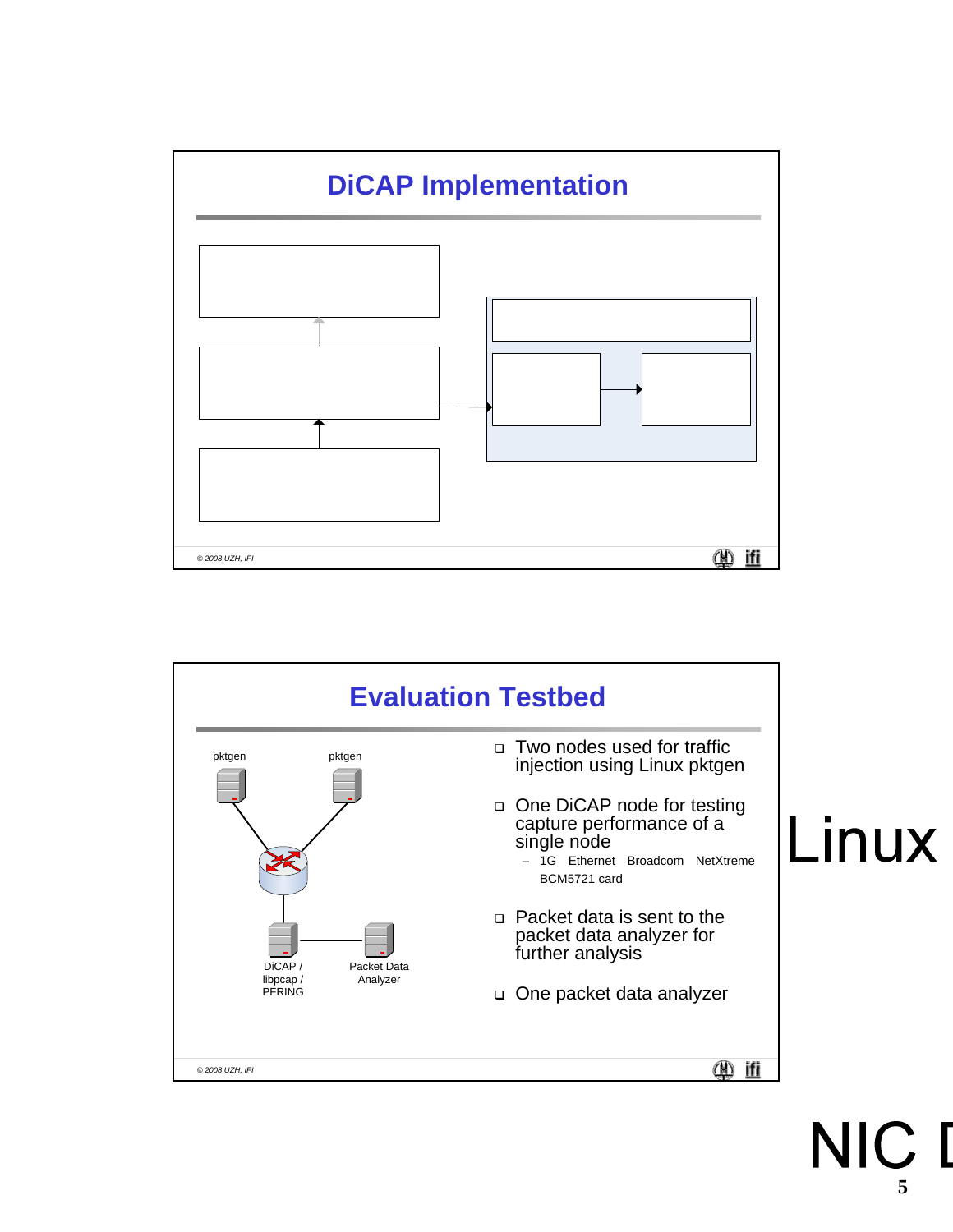| <b>DiCAP Capture Evaluation</b> |              |                    |                   |
|---------------------------------|--------------|--------------------|-------------------|
| <b>Packet Rate</b>              | libpcap Loss | <b>PFRING Loss</b> | <b>DICAP Loss</b> |
| 119 Kpps                        | $0\%$        | $0\%$              | $0\%$             |
| 232 Kpps                        | 10%          | 1%                 | $0\%$             |
| 380 Kpps                        | 75%          | 28%                | $0\%$             |
| 492 Kpps                        | 90%          | 83%                | $0\%$             |
| 620 Kpps                        | 93%          | 96%                | $0\%$             |
|                                 |              |                    |                   |
| © 2008 UZH, IFI                 |              |                    | ifi               |

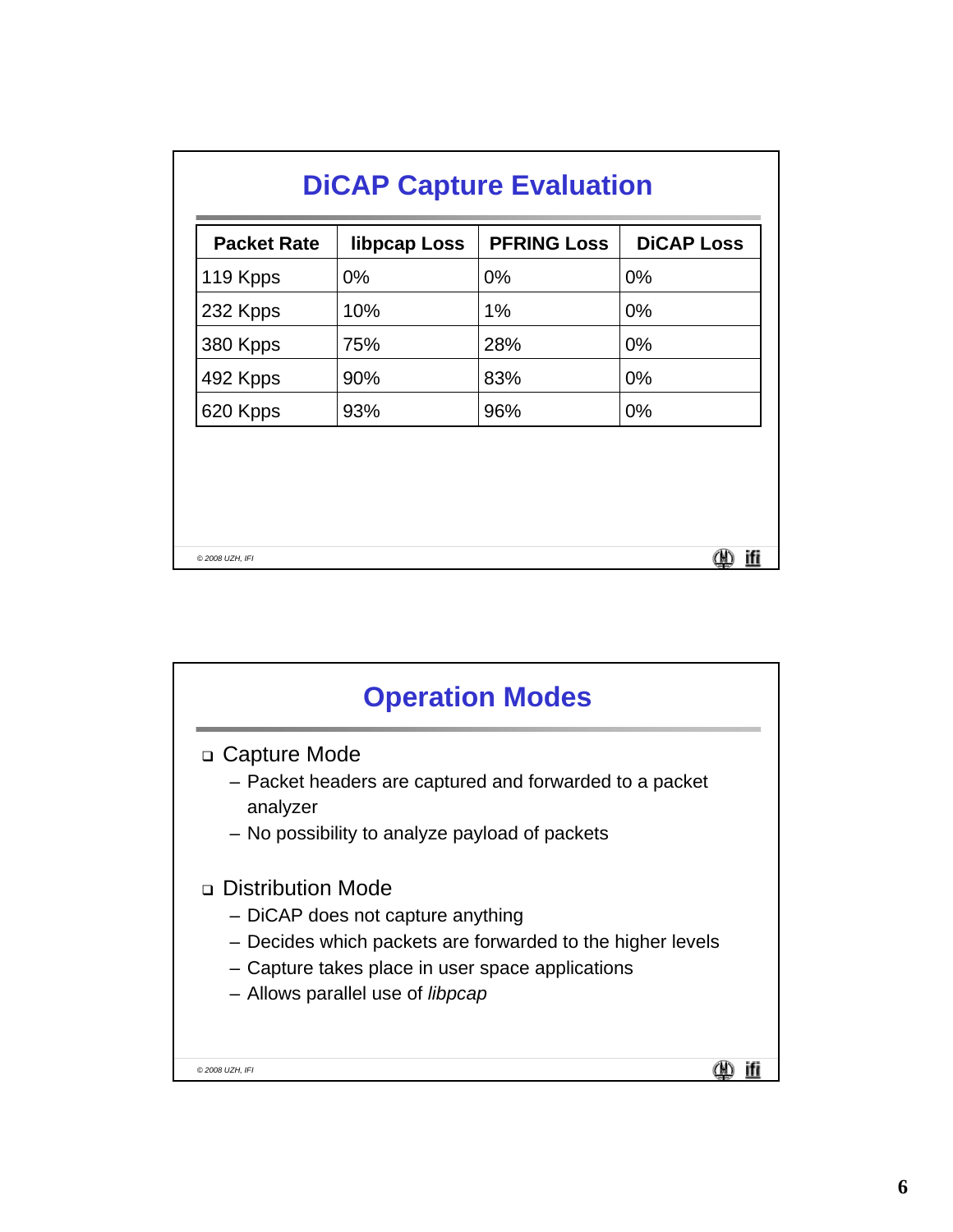

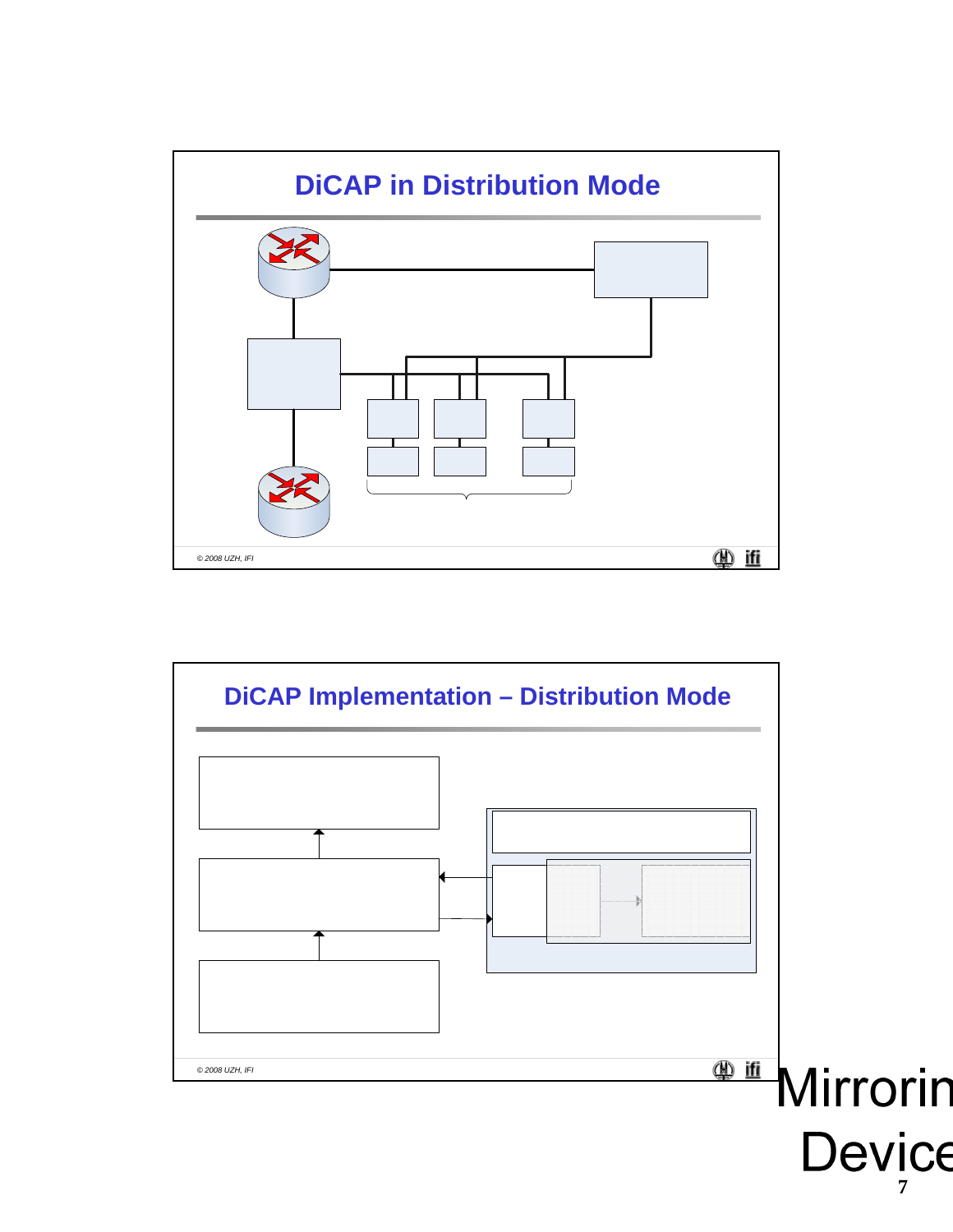